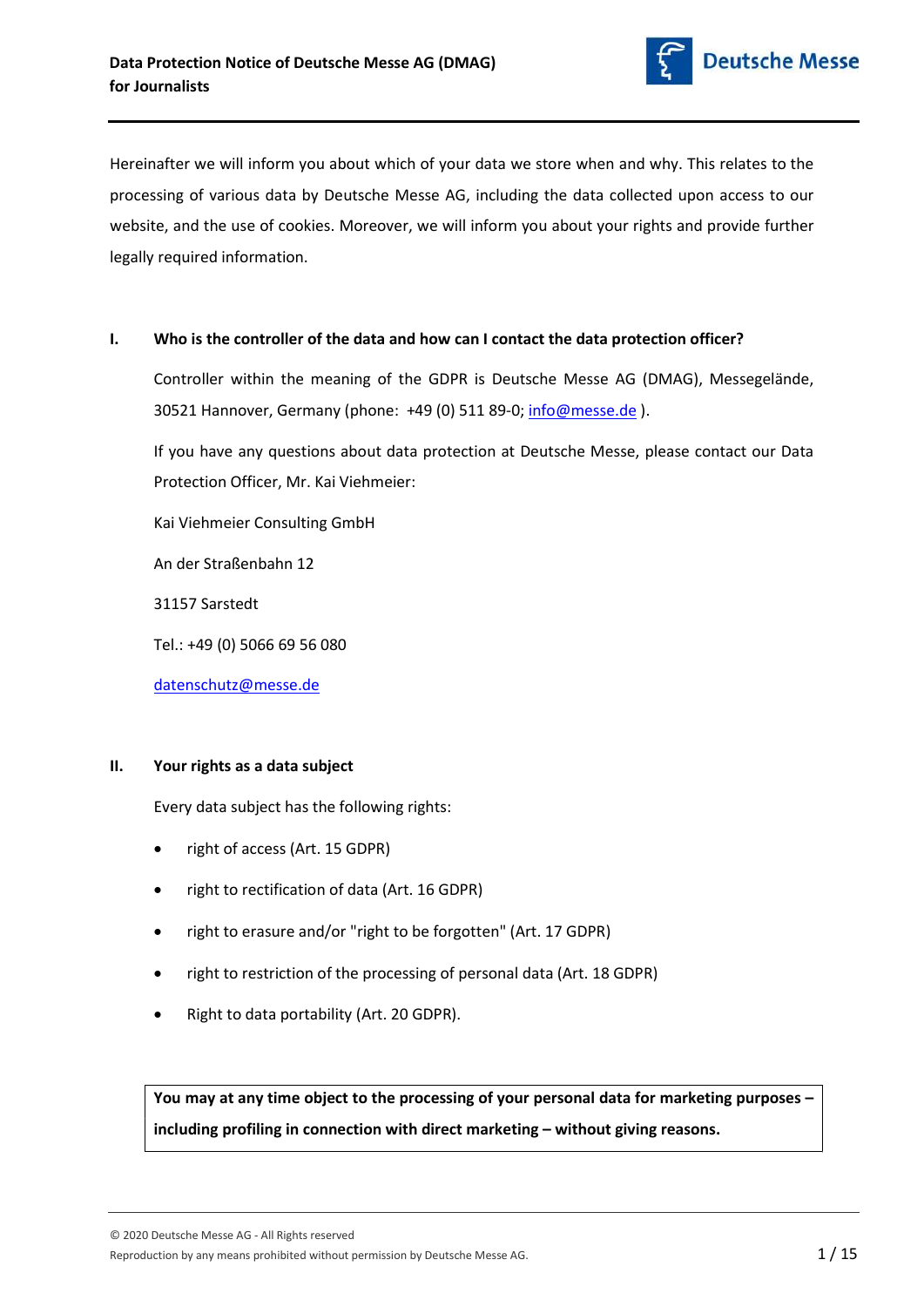

Moreover, you have a general right to object (cf. Art. 21 para. 1 GDPR). In this case, reasons must be given for the objection.

To the extent data is processed on the basis of consent, such consent can be revoked at any time with future effect.

Should you wish to exercise your rights as a data subject, please refer to datenschutz@messe.de

Furthermore, you have the right to file a complaint with a Data Protection Authority against the data processings performed by us.

# III. Scope of data collection, scope of data processing, purpose of processing, transfer of data in connection with the use of services / offers of Deutsche Messe AG

The use of the online services offered by Deutsche Messe AG requires the setting up of a customer account (Account). Deutsche Messe AG uses accounts as the basis for providing various services, including eTickets, to journalists. The specific services available are as follows:

# 1. Accreditation and Press ID for journalists for participation at trade fairs, sending of press releases

Deutsche Messe AG manages accredited journalists access to its trade fairs by means of Press IDs (e-tickets) for journalists. This requires accreditation and the creation of a user account for each journalist and undergo a check to determine whether you meet the requirements for accreditation as a journalist as per the Deutsche Messe AG accreditation policy (as amended).

After successful accreditation, Deutsche Messe AG will send a personalized Press ID (e-ticket) to the e-mail address stored in the user account.

Deutsche Messe will use the email addresses supplied by accredited journalists during account creation to send them press releases and information on relevant trade fairs. This information may include invitations to press conferences.

The data disclosed during issuance and registration of eTickets / Press IDS of third-party events will be sent by Deutsche Messe AG to the organizers of certain third-party events hosted at Deutsche Messe AG's exhibition center in Hannover. This relates to EMO (organized by VDW) and EuroBLECH (organized by Mack Brooks Exhibitions / Reed Exhibitions).

The registration data provided in connection with each eTicket / Press ID will be analyzed by Deutsche Messe AG so as to identify the trade fair attended and the journalist's professional group (e.g., daily press, TV, radio, online, blog, etc.) with a view to sending the journalist targeted

Reproduction by any means prohibited without permission by Deutsche Messe AG.  $\overline{2 / 15}$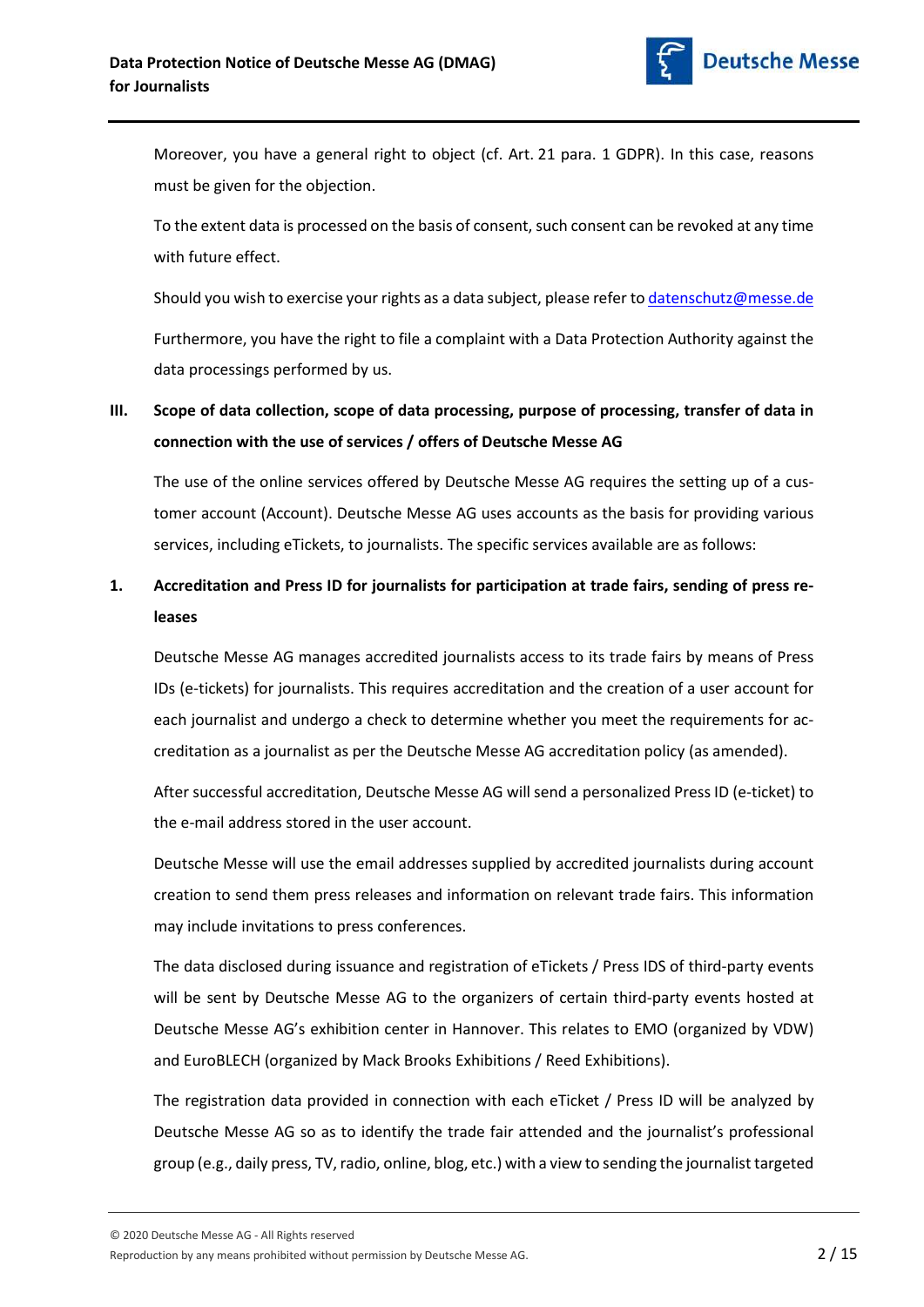

information and inviting the journalist to other events (e.g. tradeshow previews) based on his/her identified interests. For this reason, the journalist data disclosed during issuance and registration of eTickets / press passes will be stored for 6 years, at the end of which period it will be deleted.

After expiration of this 6-year period, Deutsche Messe will also assess whether the data contained in the press account of the journalist concerned is still required and up to date.

The legal basis for registration and issuance of press passes and for the analysis of registration data for purposes, including the sending of other press information is Art. 6(1)f) GDPR.

## 2. Deutsche Messe AG press release mailing list

Deutsche Messe AG also offers a service whereby it sends out press releases to journalists. To receive press releases, journalists need to subscribe to Deutsche Messe AG's press release mailing list. By subscribing to the mailing list, you give your consent for Deutsche Messe AG to send you relevant Deutsche Messe AG press releases. Deutsche Messe AG will continue to send you such press releases until you revoke your consent. Legal basis: Art. 6(1)a) GDPR.

If you voluntarily disclose additional information (name, postal address) during registration, then Deutsche Messe AG will also have the right to send you invitations to other events (tradeshow opening ceremonies, etc.) by post. After expiration of six years, Deutsche Messe will assess whether the data so disclosed is still required and up to date. Legal basis: Art. 6(1)f) GDPR.

## 3. Subscription to e-mail newsletters

Journalists can also subscribe to Deutsche Messe AG newsletters. In this case, we will send you further information after your prior express consent - as stated in the consent.

Legal basis: E-mail marketing: Art. 6(1)a) GDPR

# IV. Data processing in connection with the use of online services

Hereinafter we will explain what types of data processing is carried out in connection with the access to a website or an app of Deutsche Messe AG.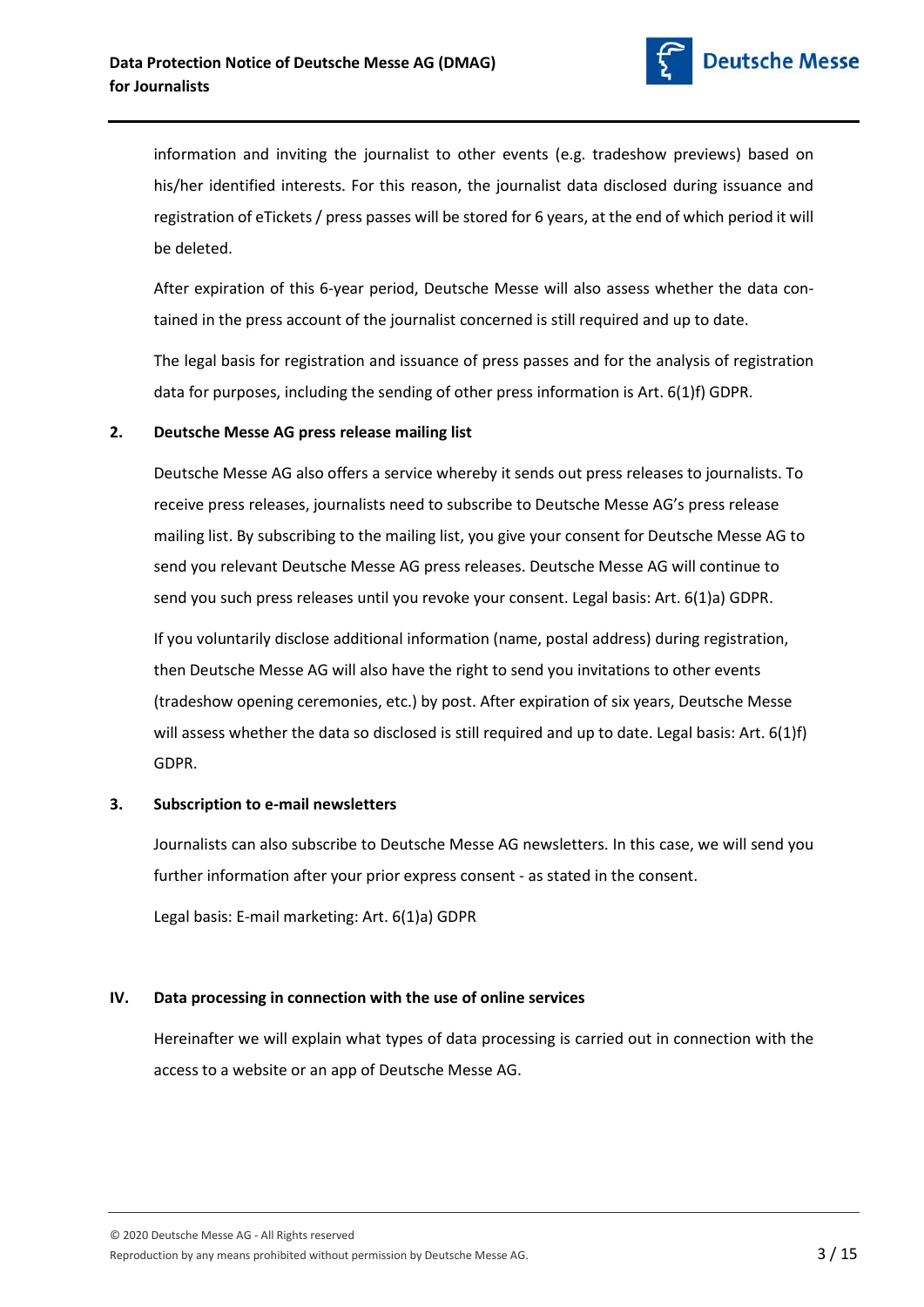

## 1. Processing of data upon access to our website – logfile data

When you access our website / app, some pieces of general information will automatically be collected. This information (server logfiles) includes e.g. the type of your browser, the operating system you use, the domain name of your internet service provider and similar information. In addition, your IP address will be transferred and used for the purpose of providing the service requested by you. This information is technically required to accurately provide the contents of websites you call up and are inevitably collected when using the internet.

In accordance with our IT security concept, the generated logfile data will be stored for a period of 3 weeks to enable us to detect and analyse any attacks against our website. The legal basis for this data processing is Art. 6 (1) sentence 1 f GDPR.

#### 2. Processing of data in connection with the use of our website – your requests

If you send us a request via email or via our contact form, we will collect the data provided by you for processing and responding to such request. This information will remain stored for a period of up to two years for verification purposes. The legal basis for this data processing is Art. 6 (1) sentence 1 letter f GDPR.

#### 3. Integration of external service providers

Linking with other services is a fundamental principle of the Internet. Therefore, we have integrated various external service providers into our website.

## 4. Integration of social plug-ins

To offer you means of interacting with your contacts and more easily share interesting information, our website uses the social plug-ins of various social networks, e.g. Facebook.com, Twitter.com and Google+. The different plug-ins can be recognised by their respective network logos. We use a 2-click approach to ensure that access to our website as such will not trigger a transfer of data.

Only if you click on a plug-in, your browser will establish a direct connection with the servers of the respective network. The network transmits the content of the plug-in directly to your browser and your browser integrates such content into the website. To the extent, a network has its seat outside the EU / the EEA, we cannot exclude that your data will be transferred to and processed by a server outside the EU / the EEA. Since we have no influence on the amount of data collected by the networks through the plug-ins or the respective period of use, we hereby inform you according to our present knowledge: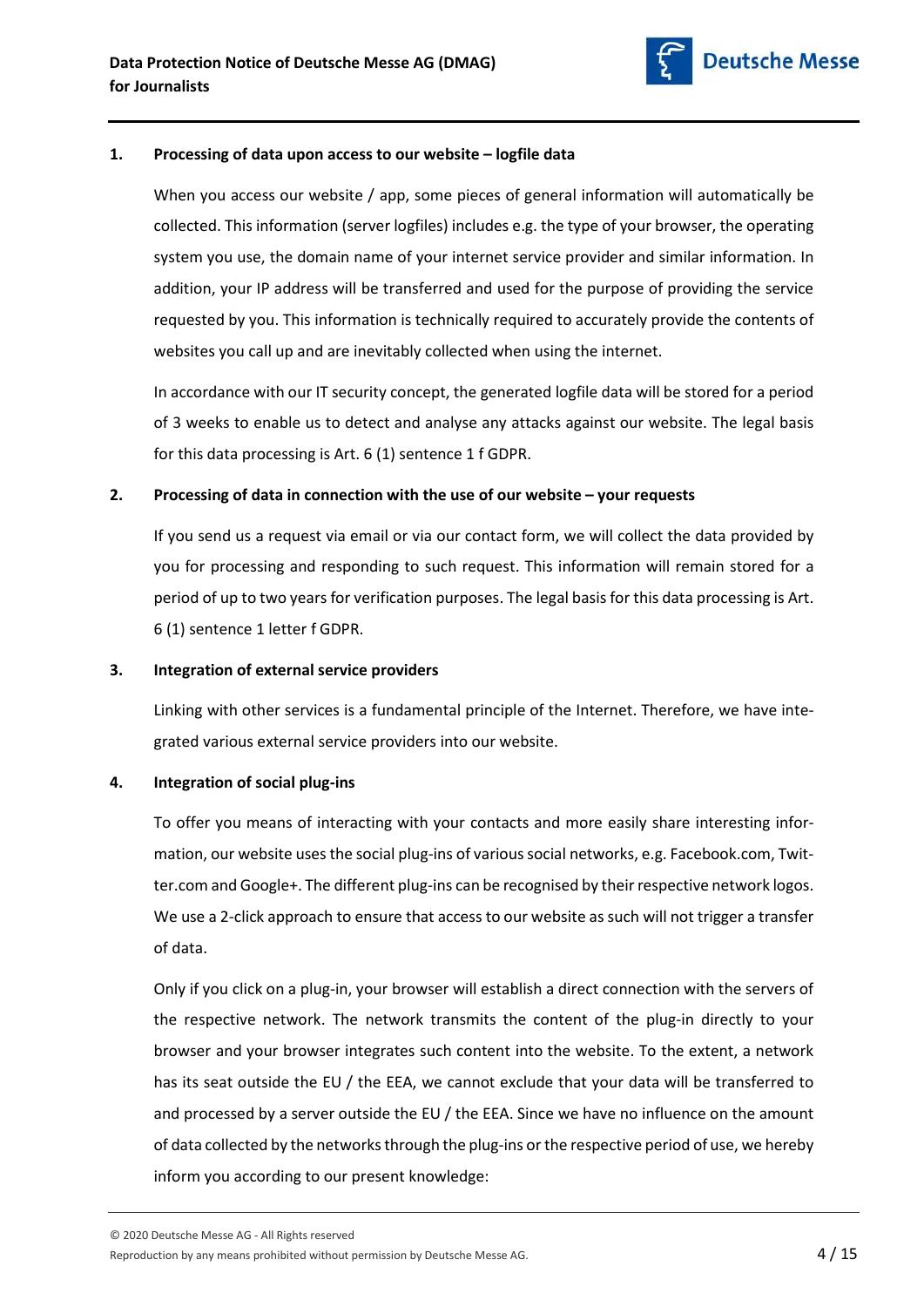

When clicking on a plug-in, the respective network will receive the information that you have accessed the link included in our website. If you are logged into a network, such network can connect this information with your profile. If you do not want the network to collect information on your access to our website, you have to log out before calling up our site. In principle, however, it is possible that a network detects and stores your IP address, even if you are not registered with or logged into such network. Furthermore, we have no information regarding the deletion of data collected by the respective plug-in providers.

The plug-in provider will store the data collected about you as a user profile to be used for purposes of marketing, market research and the demand-oriented design of its website. In particular, this evaluation takes place (also for users not logged in) to display demand-oriented advertising and to inform other users of the social network about your activities on our website. You have the right to object to the creation of a user profile by service providers.

The legal basis for the use of plug-ins is Art. 6, para. 1 sentence 1 letter f GDPR. Please refer to the privacy guidelines of the respective social network for information regarding the purpose, duration and scope of the data collection, the further processing and use of your data, your respective rights, and setting options to protect your privacy:

- Facebook: http://www.facebook.com/policy.php
- Twitter: https://twitter.com/privacy?lang=de
- Google+: http://www.google.de/intl/de/policies/privacy
- LinkedIn: https://www.linkedin.com/legal/privacy-policy
- XING: https://www.xing.com/app/share?op=data\_protection

# b. Use of Google Tag Manager

To deliver online marketing and to integrate our external partners we use the Google Tag Manager. This allows us to control the delivery of online advertisements. This tool does not use cookies, but still requires the transfer of IP addresses to Google, where the use of the Tag Manager will be analysed. We have activated a function that automatically anonymises IP addresses prior to their transfer to Google. The legal basis for this data processing is Art. 6 (1) sentence 1 letter f GDPR. The data collected will be deleted after two years.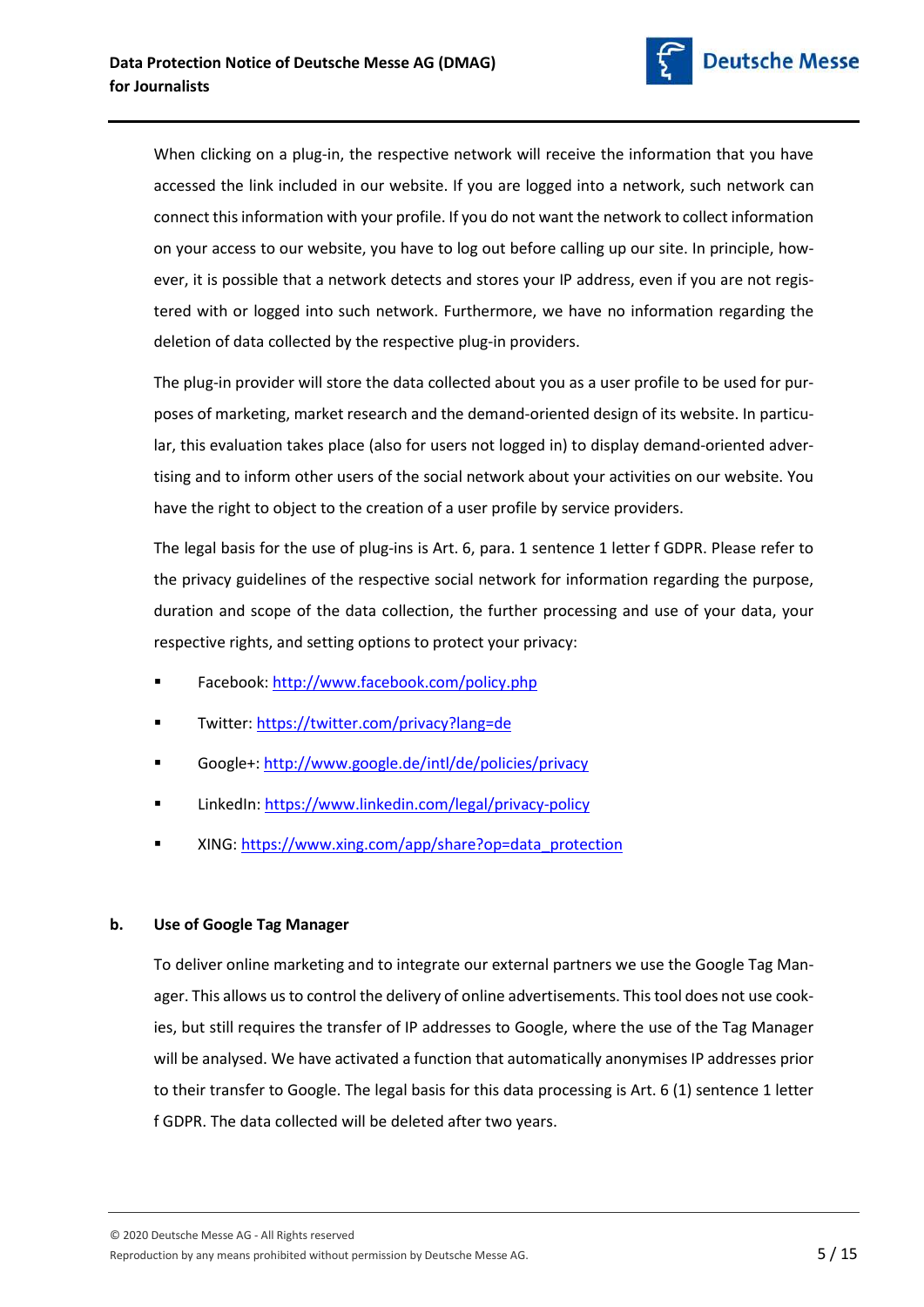

#### c. Use of Google Maps

Our website uses Google Maps, a service offered by Google, Inc. This allows us to display interactive maps, to ensure easy traceability of the locations indicated on our website, and to facilitate convenient use of the map functions.

This application is retrieved directly from the Google servers. Google will therefore receive the IP-address currently assigned to you. When you access the function, Google will receive the information that you have called up our respective subsite. If, to what extent and for how long your IP address is stored and internally used by Google is beyond our knowledge. The legal basis for the use of this service is Art. 6 (1) sentence 1, letter f GDPR.

If you are registered with a Google service, Google can assign your visit to your user account. Even if you are not registered with Google or not logged in, it is possible that Google will store your IP address and use it for profiling purposes. Google will store the data collected about you as a user profile to be used for purposes of advertising, market research and/or the demandoriented design of its websites. In particular, this evaluation takes place (also for user not logged in) to display demand-oriented advertising and to inform other users of the social network about your activities on our website. You have the right to object to the creation of a user profile by Google.

Please note that data processings by Google may be performed outside the EU/EEA. For further information on data protection by Google, please go to https://www.google.de/intl/de/policies/privacy.

## d. Use of YouTube

Our website uses plug-ins of the website YouTube, which is operated by Google. The operator of the web pages is YouTube, LLC, 901 Cherry Ave., San Bruno, CA 94066, U.S.A.

When you visit one of our web pages that uses the YouTube plug-in, a connection will be established to the servers of YouTube. The YouTube server will receive information on which of our web pages you have visited.

If you are logged into your YouTube account, YouTube will be able to assign your browsing behaviour directly to your personal profile. You can prevent this by logging out of your YouTube account.

We use YouTube in the interest of presenting our online offers in an attractive way; the legal basis therefore is Art. 6 (1) letter f GDPR. We only collect information on the frequency of call-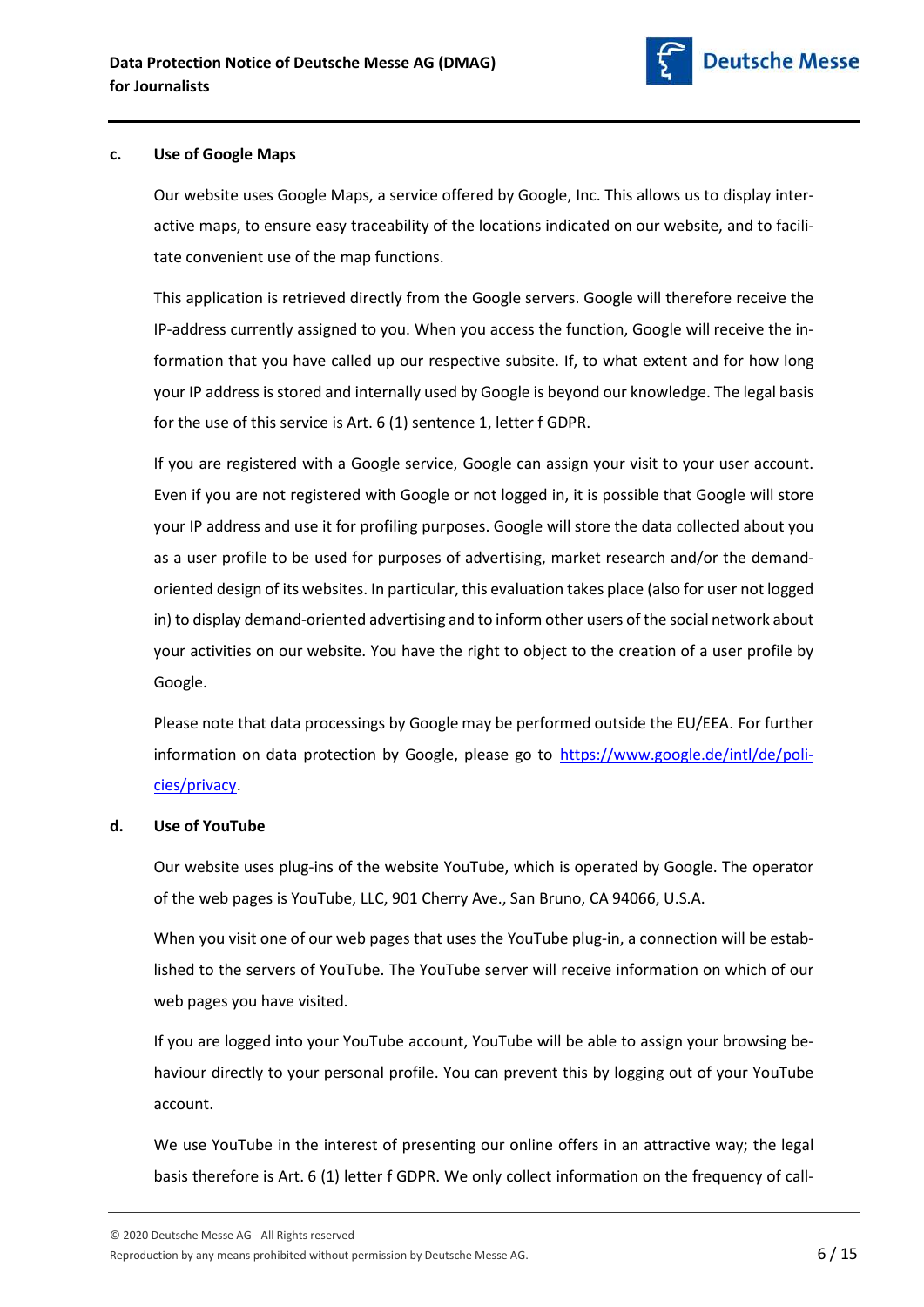

ups of the YouTube videos integrated in our website and will delete the respective data after 2 years.

For further information on the handling of user data please refer to the privacy policy of YouTube at: https://www.google.de/intl/de/policies/privacy .

## e. Use of reCAPTCHA

To protect user enquiries via our internet contact form, online ticket registrations and subscriptions to our newsletter, Deutsche Messe AG uses the reCAPTCHA service of Google Inc. The legal basis is Art. 6 (1) letter f GDPR. The prompts of reCAPTCHA are used to discern whether an entry is made by a human being or, improperly, automated machine processing is used. The prompts include the transfer of IP addresses and any further data required by Google for the provision of reCAPTCHA. To this purpose, your entry will be transferred to and further used by Google. By using reCAPTCHA you agree that the recognition you have made will be incorporated in the digitalisation of old works. DMAG will not store any further data about your use of this service.

We have activated IP anonymisation on our website. Therefore, Google will shorten your IP address within the member states of the European Union and contracting states of the agreement of the European Economic Area. Only in exceptional cases, will your full IP address will be transferred to a server of Google in the U.S.A. and shortened there. On behalf of the operator of this website, Google will use such information to analyse the use of this service. The IP address transmitted by your browser will not be merged with any other data of Google. The data is subject to separate data protection regulations of Google. For further information on the privacy policy of Google, please refer to https://www.google.com/intl/de/policies/privacy/.

## V. Our cookie guidelines

## 1. General information on the use of cookies

Our website uses so-called cookies. Cookies are small text files that are placed on your device and stored on your browser. Their purpose is to make our offer more user-friendly, more efficient, and more secure. We use temporary cookies that are automatically deleted when you shut down your browser (so-called "session cookies") as well as permanent ("persistent") cookies.

You have the option to choose whether you want to allow the placing of cookies. You can adjust the settings of your browser accordingly. Your options are to accept all cookies, to be informed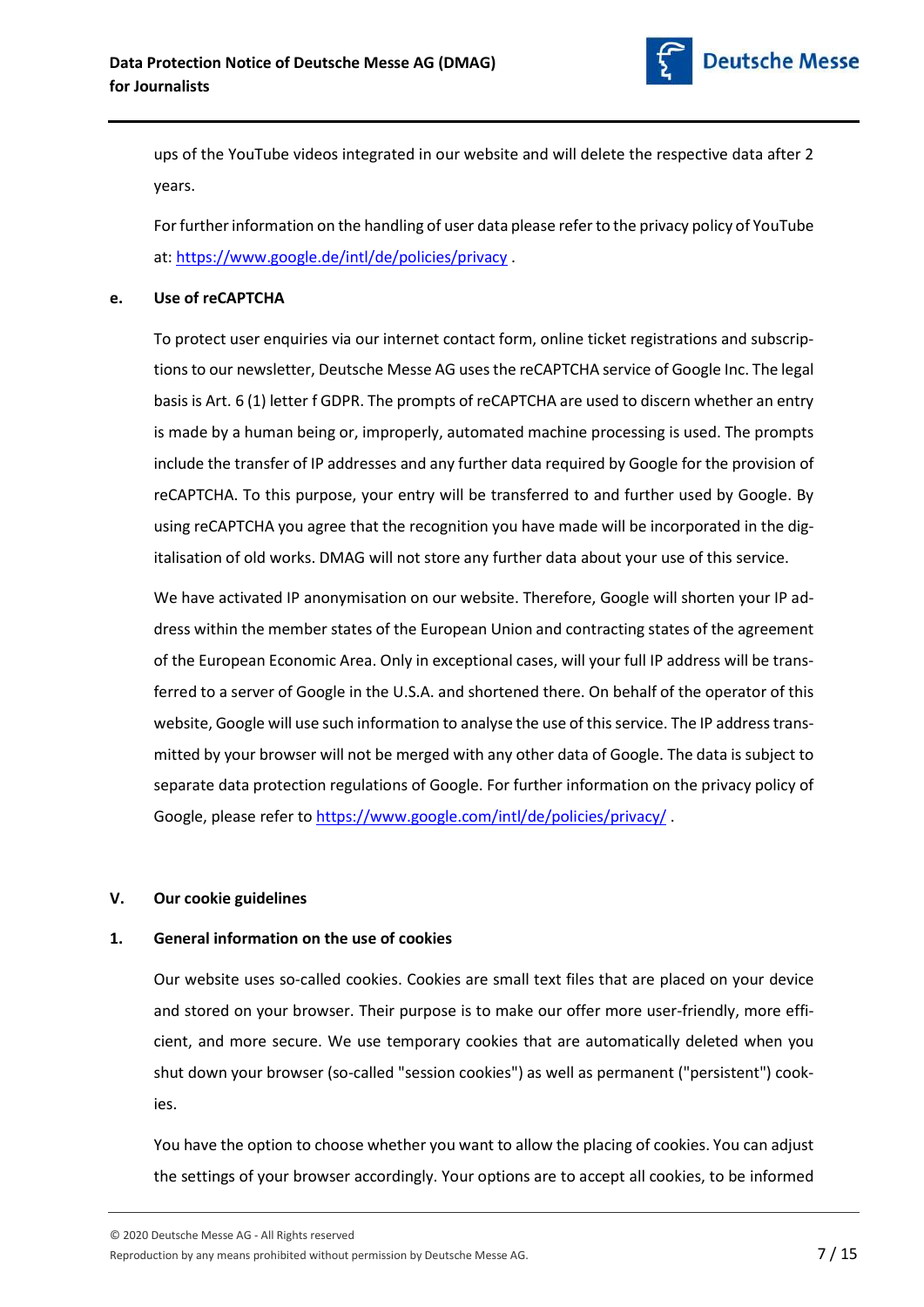

Regarding the use of cookies, it is important to distinguish between indispensable cookies and cookies placed for further purposes (access quantification, marketing).

## 2. Cookies that are indispensable for the use of our website

We use session cookies that are indispensable for the use of our website. These include cookies that enable us to recognise you when you visit our site for a single session. These session cookies help to make our site more secure, e.g. by ensuring safe operation of the shopping cart function and payment processes. The legal basis for this data processing is Art. 6 (1) sentence 1 letter f GDPR.

## 3. Use of cookies with your prior consent

Hereinafter, we provide you with an overview of the cookies we use if we have obtained your respective consent upon access to our website (Art. 6 (1) sentence 1 letter a GDPR). These cookies are used for the purpose of analysing user behaviour and for marketing purposes. Respective opt-out options are included in each description.

## a. Use of cookies to analyse usage behaviour (tracking)

The use of tracking cookies allows us to "recognise" users when they revisit our website and to allocate usage events to an internal indicator (pseudonym). Thus, we can capture and analyse the repeated access to our website. We use the following tracking cookies:

## Econda Analytics

To improve and design our website in a demand-oriented way, information regarding access to our website will be collected and stored with the help of technologies by econda GmbH. Moreover, such data will be used to set up user profiles in pseudonymised form. To this purpose, cookies may be used to facilitate the recognition of internet browsers. All IP addresses will be masked immediately upon receipt.

The legal basis for the storage of the cookie is consent pursuant to Art. 6 (1) sentence 1 letter a GDPR. The further evaluation of the collected data for a period of up to two years is based on Art. 6 (1) sentence 1 letter f GDPR.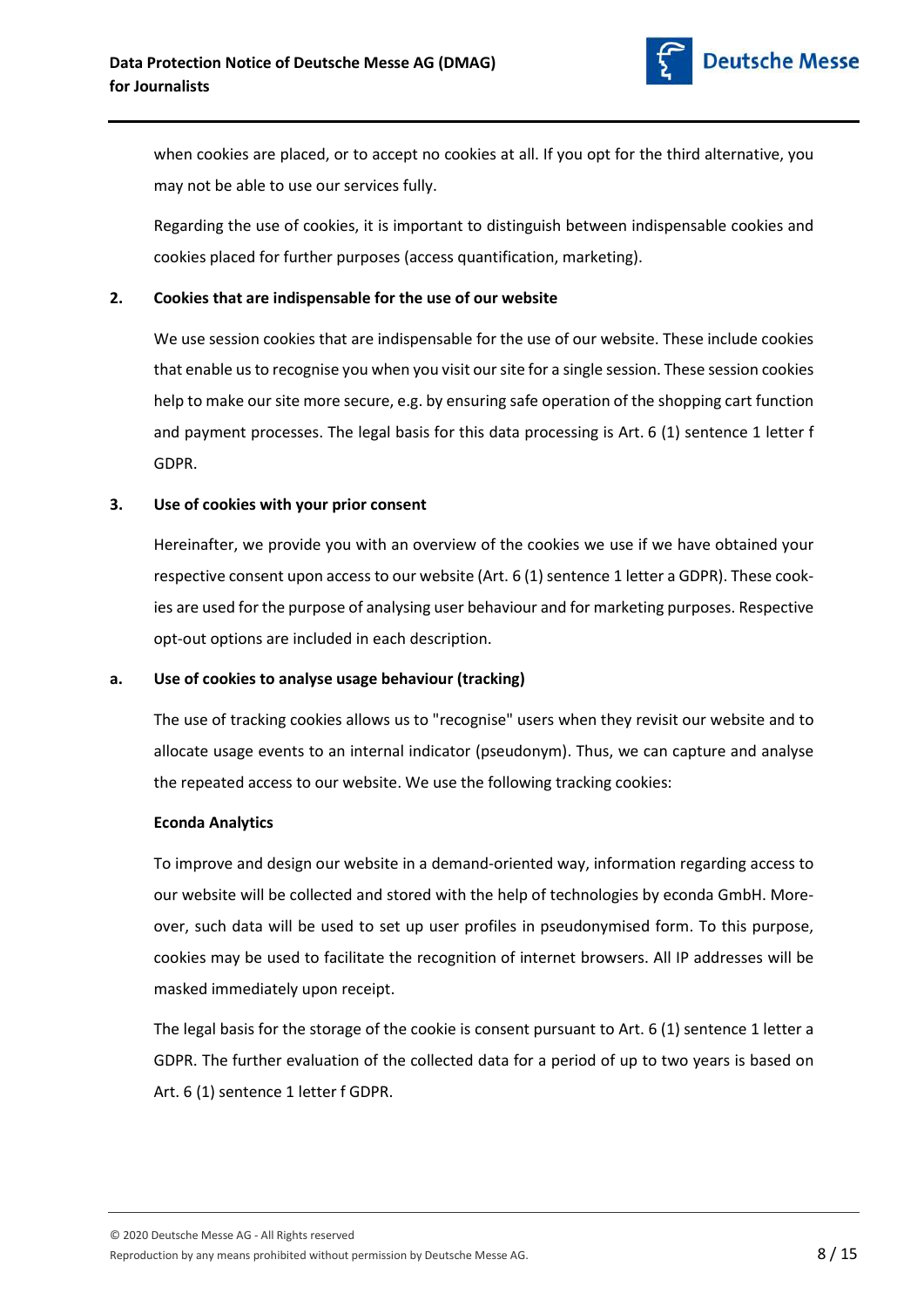

Users of our website can object to this data collection and storage at any time with future effect by going to document "Data Protection Notice of Deutsche Messe AG" on the relevant website of Deutsche Messe AG.

The objection only applies to the device and the browser on which the cookie was placed; you might have to repeat the opt-out procedure on all of your devices. If you delete the opt-out cookie, your access data will again be transferred to econda.

## Google Analytics

This website uses Google Analytics, a web analytics service of Google Inc. ("Google"). Google Analytics uses so-called "cookies", text files that are stored on your computer and facilitate an analysis of your use of our website. The information about your use of this website generated by the cookie is usually transferred to a Google server in the U.S.A. and stored there. Since we have activated IP anonymisation on our website, Google will shorten your IP address within the member states of the European Union and contracting states of the agreement of the European Economic Area. Only in exceptional cases, your full IP address will be transferred to a server of Google in the U.S.A. and shortened there. Google uses this information on our behalf to analyse your use of this website, to compile reports on website activities and to provide additional services related to website and internet use. The IP address transferred by your browser in the context of Google Analytics will not be merged with other data of Google.

You can prevent the storage of cookies by adjusting the settings of your browser accordingly. Please note, however, that in such case you may not be able to use all functions of our website fully. Moreover, you can prevent the collection of data related to your use of the website generated by the cookie (including your IP address) and the processing of such data by Google by downloading and installing the browser plugin available at: http://tools.google.com/dlpage/gaoptout?hl=de

We use Google Analytics to analyse and constantly improve the use of our website. The resulting statistics help us to improve our offer and make it more attractive for our users. The legal basis for the storage of the cookie is consent pursuant to Art. 6 (1) sentence 1 letter a GDPR. The further evaluation of the collected data with the help of Google Analytics for a period of up to 2 years is based on Art. 6 (1) sentence 1 letter f GDPR.

For further information, please also refer to http://tools.google.com/dlpage/gaoptout?hl=de; for general information on Google Analytics and data protection please go to https://www.google.de/intl/de/policies/privacy/

© 2020 Deutsche Messe AG - All Rights reserved

Reproduction by any means prohibited without permission by Deutsche Messe AG.  $\overline{9/15}$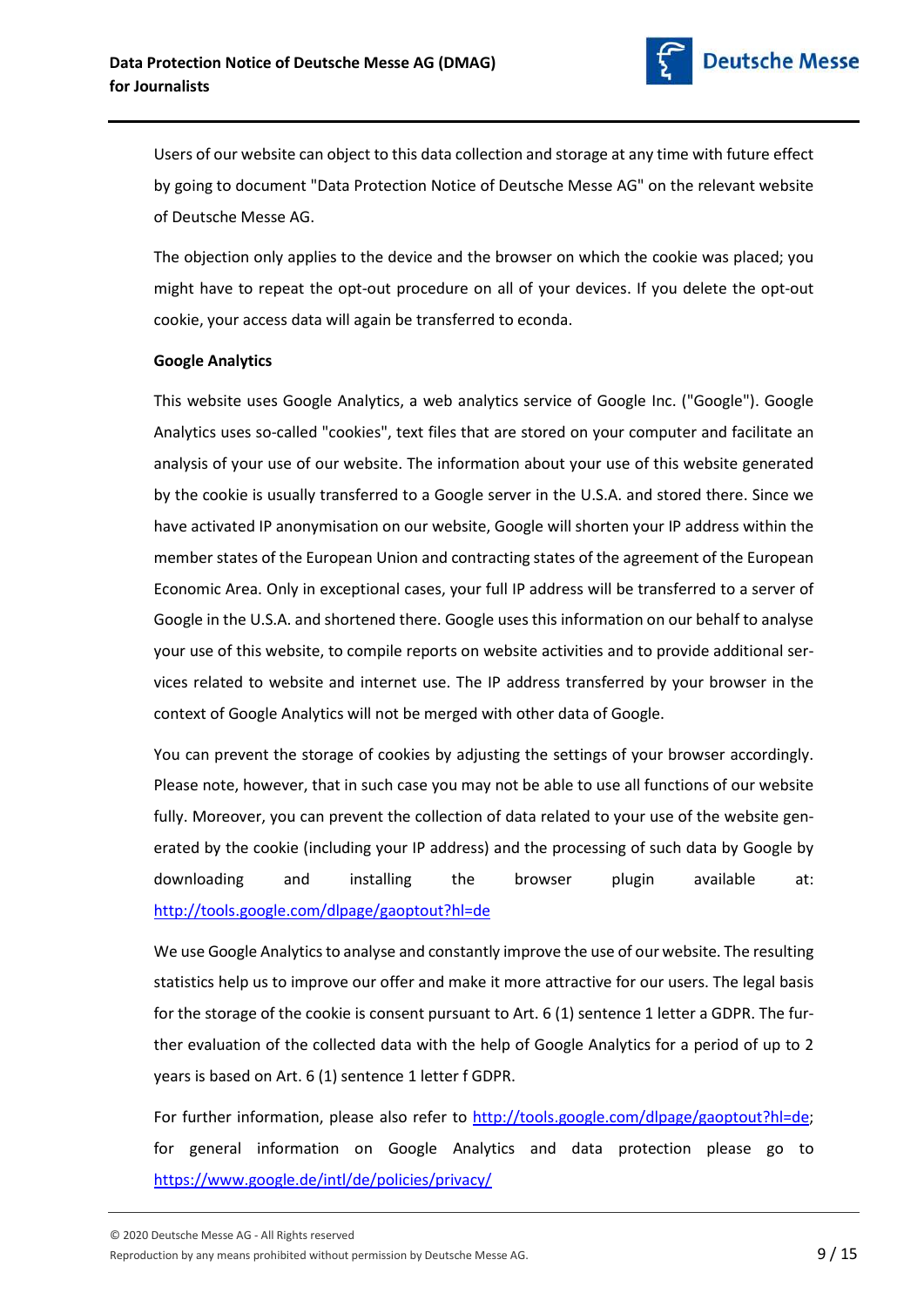

### Twitter Ads conversion tracking

We use the online marketing programme "Twitter Ads", including the conversion tracking function. When you click on an advertisement run by Twitter, a conversion tracking cookie will be placed on your computer. These cookies remain valid for a period of 30 days and do not serve the purpose of identifying individuals. Twitter will not transfer your private or personal information to advertising clients without your consent. Instead, advertising clients will e.g. receive reports containing details on how many users have viewed a certain ad or clicked on it, but not containing any information about who viewed or clicked on an ad. Such reports merely contain aggregated, public or non-personal data. If you call up a certain page of our website and the cookie is still valid, Twitter and we can detect that you have clicked on the ad and that you were forwarded to such page. Each client of Twitter Ads obtains a different cookie; this ensures that cookies cannot be tracked via the websites of Twitter Ads clients. The information collected via the conversion cookie is used to compile reports containing details on how many users have viewed a certain ad or clicked on it, but not containing any information on who viewed or clicked on an ad. These reports merely contain aggregated, public or non-personal data. Moreover, Twitter supports the "Do Not Track (DNT") option. If you activate the DNT option on your browser, Twitter will not associate browser-related information with your account for the purpose of displaying personalised advertisements. For further information on DNT and on how you can activate this option on your browser, please refer to http://optout.aboutads.info

Alternatively, you can adjust your personal Twitter settings at https://twitter.com/personalization

## b. Use of cookies for marketing purposes

We use cookies for marketing purposes, e.g. to display our advertisements in accordance with the interests of our users. Moreover, cookies are used for frequency capping (i.e. to limit the frequency of advertisement displays) and ad efficiency evaluation. By tracking which websites and which products were clicked, we can collect information on usage behaviour in order to display interest-based advertising. This information will be shared with third parties. In such cases, the cookies will be placed directly by our marketing partners.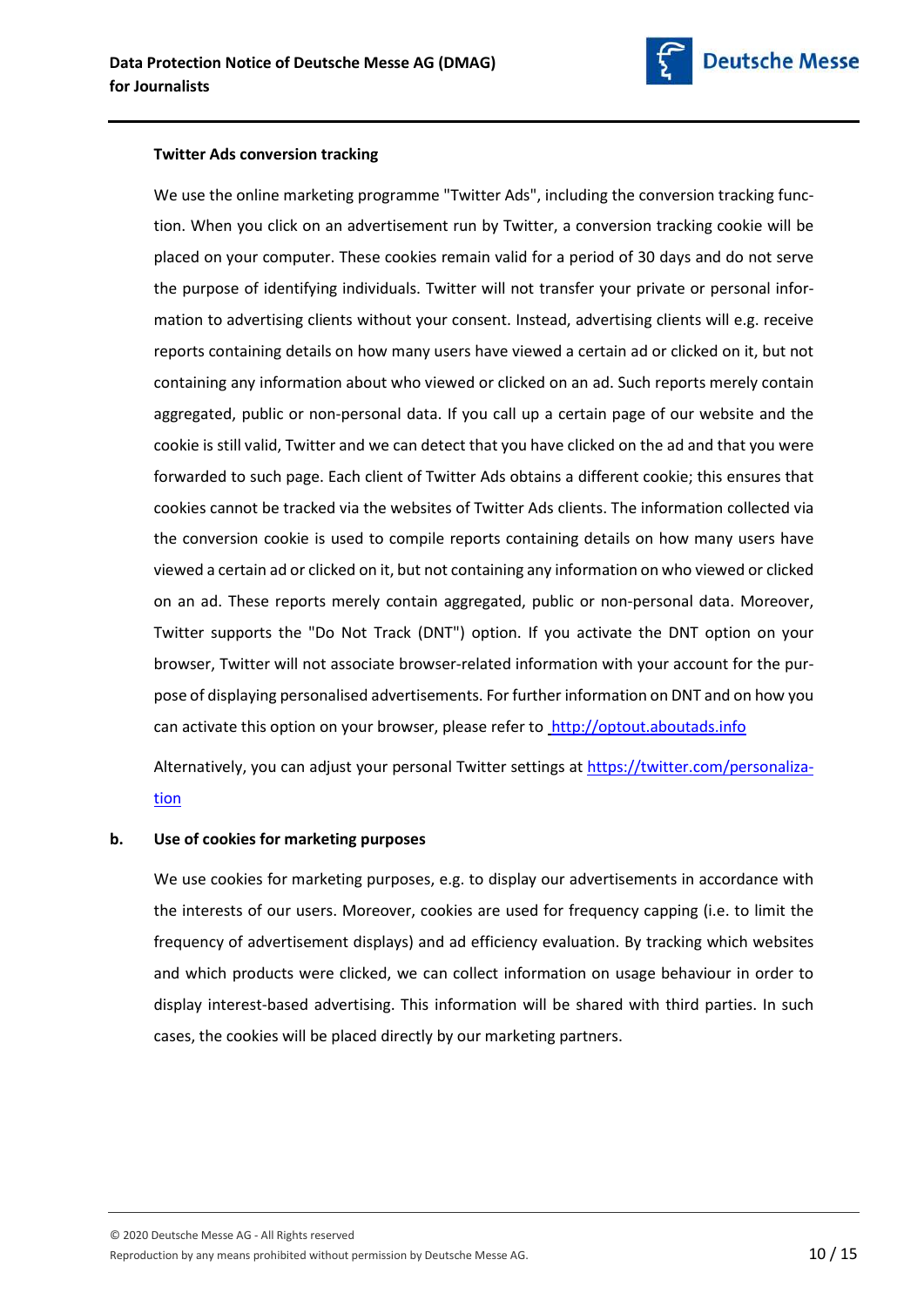

We place the following cookies:

#### Google Remarketing

In addition to AdWords tracking, we also use Google Remarketing, a retargeting function that allows us to display interest-based advertisements beyond our own advertising space. With the help of this function, we can display our advertisements to you on other websites you visit based on the services / products you previously called up on our website. A "recognition" cookie stored on your browser allows Google to record your interest in certain products during your visit to our website and to display respective targeted advertisements on other websites you call up. According to Google, the data collected within the scope of remarketing will not be merged with any personal data about you stored by Google; in particular, remarketing data will be used in pseudonymised form.

We use this function for purposes of interest-based advertising and targeted promotion regarding our products. The legal basis for the storage of the cookie is consent pursuant to Art. 6 (1) sentence 1 letter a GDPR. The further evaluation of the collected data for a period of up to two years is based on Art. 6 (1) sentence 1 letter f GDPR.

If you do not wish to be shown interest-based advertisements, you can deactivate respective cookies on your browser or go to https://www.google.com/settings/ads/onweb/ to prevent the further use of cookies by Google.

#### Google DoubleClick

This website uses the online marketing tool DoubleClick by Google. DoubleClick uses cookies to display relevant advertisements to users, to improve campaign performance reports, or to prevent that a user is shown the same ads more than once. Google uses a cookie ID to track which ads are placed via which browsers and can thus prevent that they are displayed more than once. In addition, DoubleClick may use cookie IDs to detect so-called conversions in relation to ad requests. For example, a user sees a DoubleClick ad and later, using the same browser, visits the advertiser's website to make a purchase. According to Google, DoubleClick cookies do not contain any personal information.

By implementing this tool, your browser will automatically establish a connection to a Google server. Please note that in this context data processings outside the European Union / the European Economic Area may occur. We have no influence on how the data is handled and further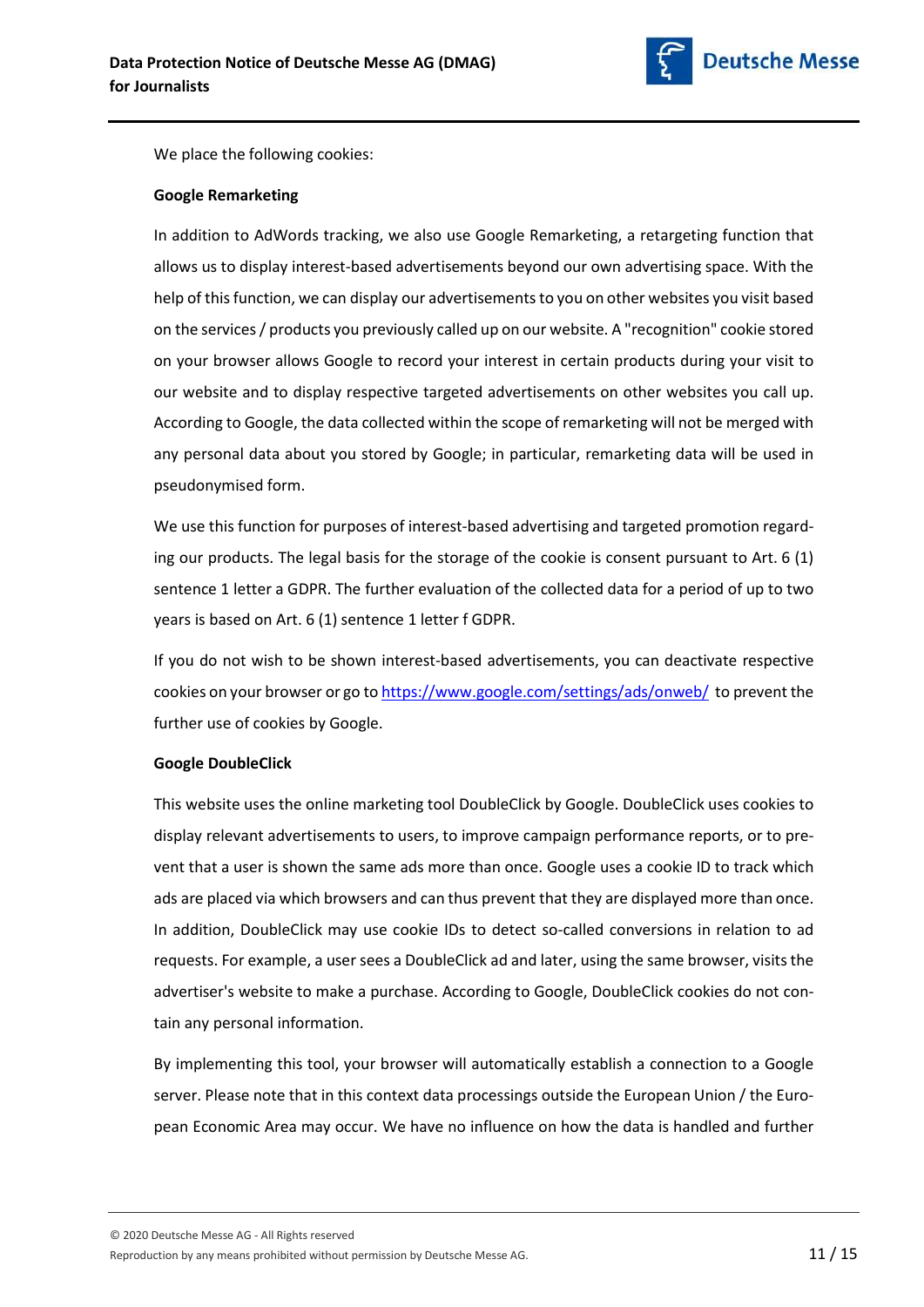

used by Google. The legal basis for the processing of your data for a period of up to two years is Art. 6, para. 1 sentence 1 letter f GDPR.

If you do not wish to receive any interest-based advertising, you can deactivate the respective use of cookies by Google at https://www.google.de/settings/ads. For further information on DoubleClick by Google, please refer to https://www.google.de/doubleclick and for general information of data privacy at Google got to https://www.google.de/intl/de/policies/privacy. Alternatively, you can visit the website of Network Advertising Initiative (NAI) at www.networkadvertising.org.

## **Outbrain**

We also use the retargeting service offered by Outbrain Inc., 39 West 13th Street, 3rd floor, New York, NY 10011, U.S.A. With the help of this function, we can display interest-based advertisements to the users of our website and on other websites using Outbrain. When calling up our website, a tracking pixel will be stored on your browser. When you visit other websites using the Outbrain function, the tracking pixel establishes a connection to your device and you will be shown personalised advertisements based on the websites you previously visited. The legal basis for the storage of the cookie is consent pursuant to Art. 6 (1) sentence 1 letter a GDPR. The further evaluation of the collected data for a period of up to two years is based on Art. 6 (1) sentence 1 letter f GDPR.

Outbrain has stated that it acts in compliance with European data protection regulations and that model clauses are implemented as a safeguard for data transfers to the U.S. For further information on the services offered by Outbrain please refer to the privacy policy of Outbrain at https://www.outbrain.com/legal/privacy#privacy-policy/. You can also call up this link if you wish to revoke your consent.

#### Ligatus

We also use the remarketing service provided by Ligatus GmbH, Hohenstaufenring 30-32, D-50674 Köln, Germany. With the help of this function, we can display interest-based advertisements to the users of our website and on other websites using Ligatus. When calling up our website, a tracking pixel will be stored on your browser. When you visit other websites using the Ligatus function, the tracking pixel establishes a connection to your device and you will be shown personalised advertisements based on the websites you previously visited. The legal basis for the storage of the cookie is consent pursuant to Art. 6 (1) sentence 1 letter a GDPR. The further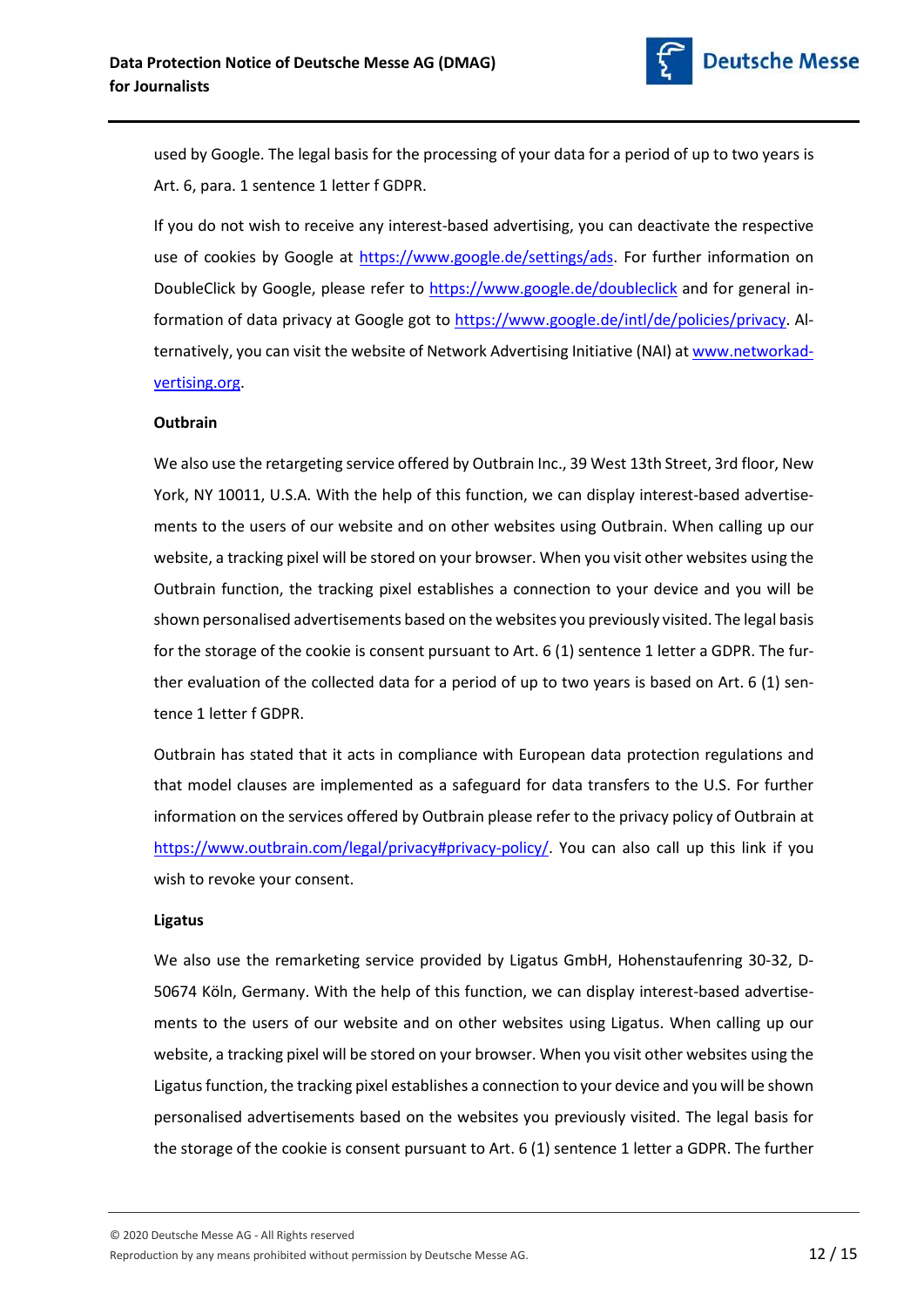

evaluation of the collected data for a period of up to two years is based on Art. 6 (1) sentence 1 letter f GDPR.

Ligatus has stated that it acts in compliance with German data protection regulations. For further information on the services offered by Ligatus, please refer to the data privacy policy of Ligatus at https://www.ligatus.com/de/privacy-policy/. If you wish to revoke your consent, please go to https://www.ligatus.com/en/privacy-policy#cookie\_status.

#### rtbLAB

We use the online marketing tool rtbLAB, which uses cookies to display user-targeted advertisements, to improve campaign performance reports, or to prevent that users are repeatedly shown the same advertisements. Via a cookie ID, rtbLAB can detect which advertisements are placed via which browsers and can thus prevent that they are displayed more than once. In addition, with the use of cookies rtbLAB can detect so-called conversions relating to ad requests: for example, a user sees an rtbLAB ad and later, using the same browser, visits the advertiser's website to call up a certain offer or service and perhaps makes a purchase. The legal basis for the storage of the cookie is consent pursuant to Art. 6 (1) sentence 1 letter a GDPR.

By implementing this tool, your browser will automatically establish a connection with a server of rtbLAB. We have no influence on the handling and further use of the data by rtbLAB. The responsibility for compliance with data protection regulations lies with rtbLAB.

Furthermore, we use the rtbLAB tool to display personalised advertisements. For this purpose, a hashed ID is shared with rtbLAB. In addition to this ID, further statistical data about your company may be transferred to rtbLAB and used for advertising purposes (e.g. company size or industry). This coded information helps us to display advertisements that may be of special interest to you.

If you do not wish to receive interest-based advertising, you can deactivate the use of cookies by rtbLAB for advertising purposes by going to http://login.rtbmarket.com/index/optout.

## Adform

On our website we use conversion tracking and retargeting technology provided by Adform A/S Wildersgade 10B, 1. Sal 1408 Copenhagen, Denmark ("Adform"). We use the technology to measure, track and, where necessary, optimize the effectiveness of the ads we place via Adform. An example of optimization is where we make changes so that users are not shown the same ads multiple times. To enable this, Adform places a cookie on your device as soon as you click

Reproduction by any means prohibited without permission by Deutsche Messe AG.  $13 / 15$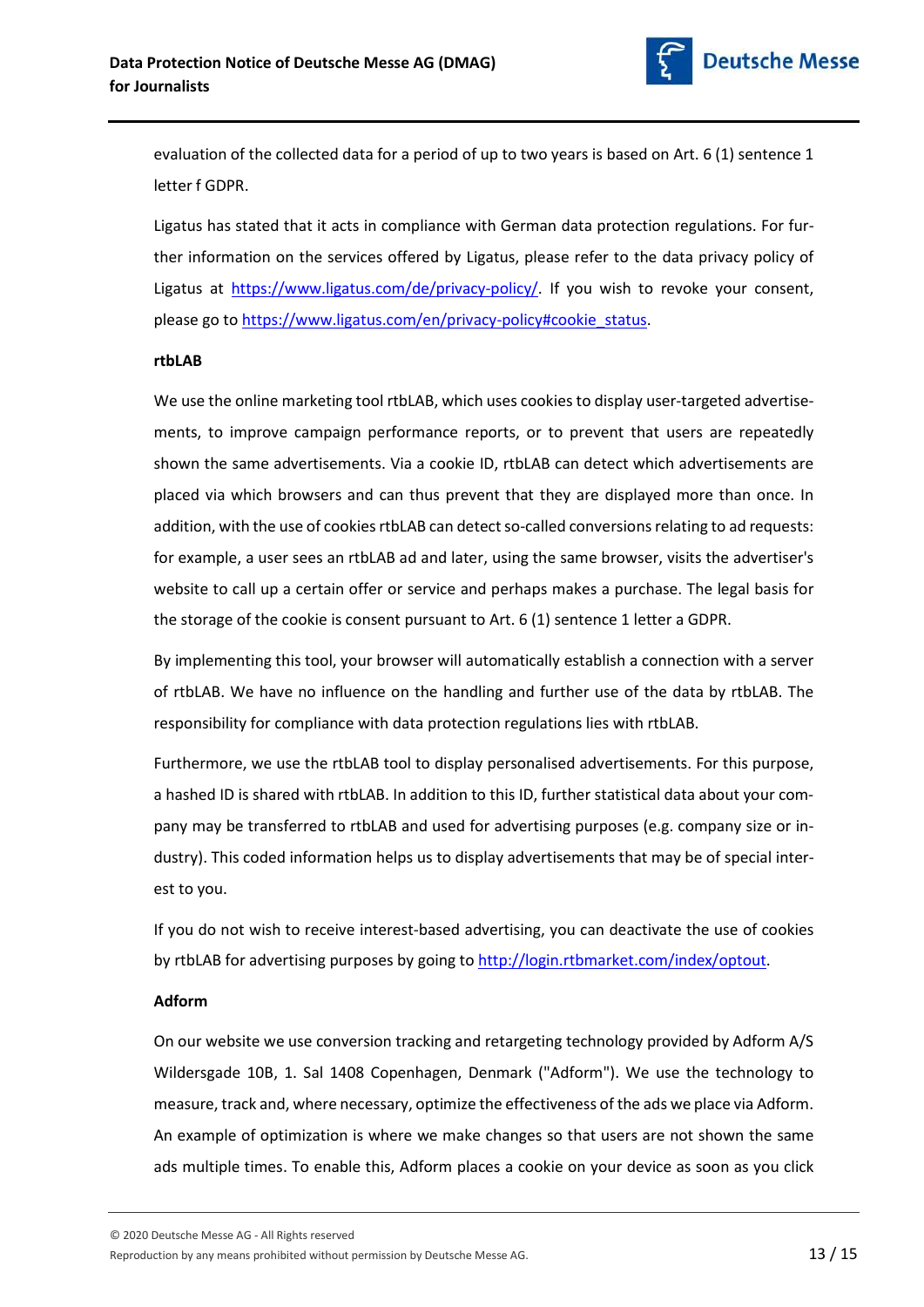

on an ad (e.g. an advertising banner) placed via Adform. The cookie contains an ad ID and has a lifespan of 60 days, after which it expires. It does not contain any information (such as full IP address, first or last name, physical address, e-mail address, etc.) that can be used to identify you personally. The ad ID tells us which ad you clicked on in order to get to our website. Deutsche Messe will not under any circumstances combine or match the ad ID with any of your personal data.

The cookies used by this website do not contain any information that can be used to personally identify users.

Once your browser accepts an Adform cookie, it uses the conversion tracking tool to automatically establish a direct connection to the Adform server. We have no influence over what information Adform collects via the conversion tracking tool or how it is subsequently used. We therefore advise you that, to the best of our knowledge, whenever you access part of our website or click on one of our ads, the Adform cookie informs Adform that you have accessed that particular part of our website or clicked on that particular ad.

The use of retargeting technology enables us to show ads specifically to users of our website who have shown interest in our website and/or products on a previous occasion. With retargeting, ads are shown on the basis of a cookie-based analysis of previous user behaviour. The cookies used are temporary cookies with a lifespan of 60 days.

If you do not wish to be shown targeted ads by Adform, you have the right to withdraw consent for (opt out of) the collection and storage of cookie data at any time: https://site.adform.com/privacy-center/platform-privacy/opt-out/. If you withdraw consent, no further data will be collected from that point on.

The legal basis for the processing of your personal data in relation to the Adform conversion tracking tool is Art. 6 (1) sentence 1 letter f GDPR. The legitimate interests in processing your data are the above-stated marketing and optimization purposes.

The data that we collect and store is deleted as soon as it is no longer necessary for our purposes.

You will find further information on Adform's privacy policy at

https://site.adform.com/privacy-center/platform-privacy/product-and-services-privacy-policy/

You have the right to withdraw consent for (opt out of) Adform data collection and processing at any time at